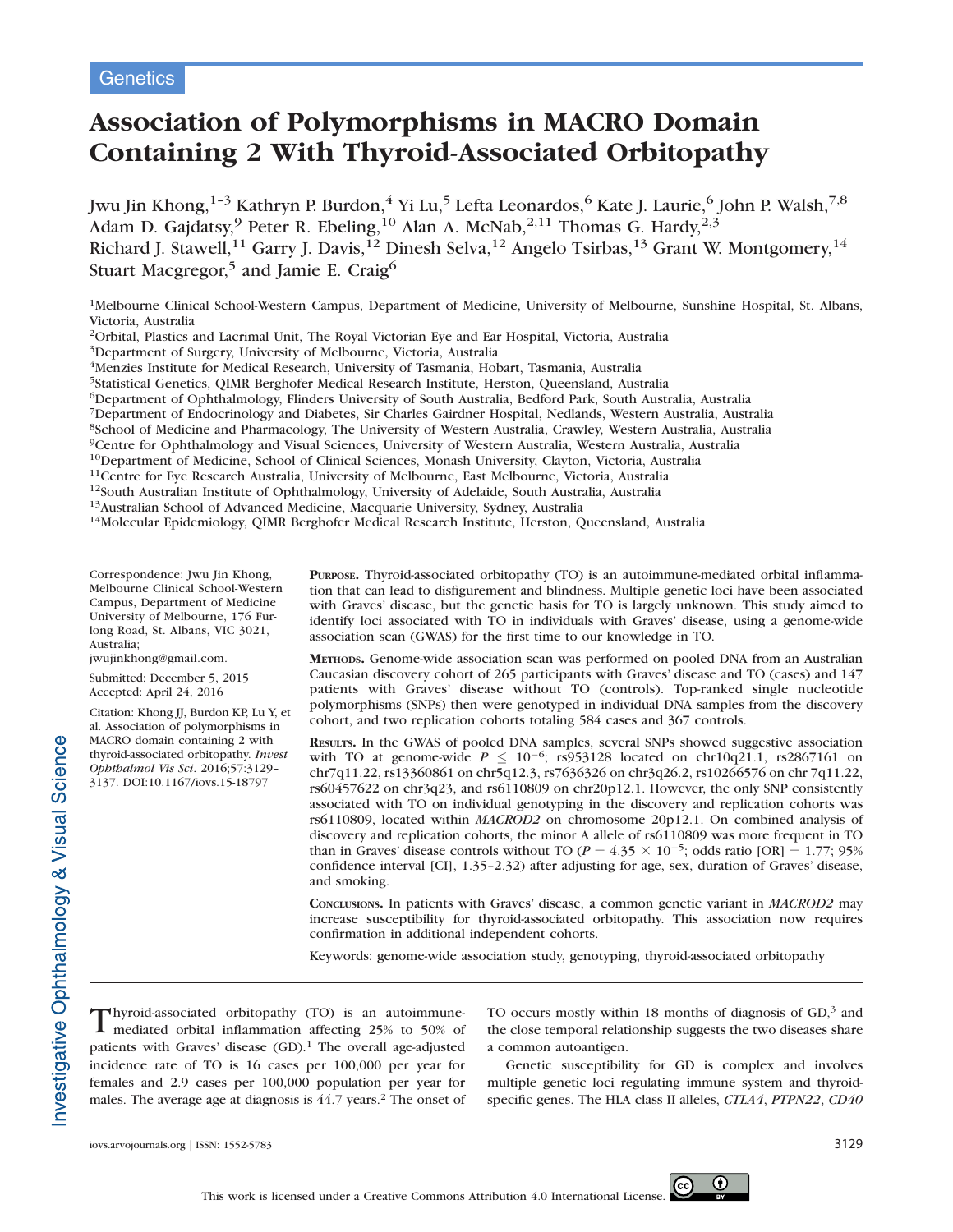polymorphisms were identified early on by candidate gene association studies as genetic risk factors for GD, even though the overall contributions from each of these genetic variants are modest. $4-7$  The introduction of high throughput microarray technology, in combination with large cohorts of cases and controls, has seen genome-wide association studies (GWAS) revolutionize the study of the genetics of complex traits, and has allowed detection of association of common genetic variants with many diseases.<sup>8</sup> The earliest GWAS studies of autoimmune thyroid disease reported associations with HLA class I and II regions, and *TSHR* and *FCRL3* genes.<sup>9</sup> Subsequent GWAS studies replicated association of FCRL3, HLA loci, TSHR, CTLA4, PTPN22, IL2RA, and discovered new susceptibility loci at SENP1, SLAMF6, RNASET2-FGFR1OP-CCR6, an intergenic region at 4p14, MMEL1, LPP, BACH2, PRICKLE1, and ITGAM. 10–13

Although genetic risk factors for GD are becoming well defined, limited progress has been made with TO, largely due to small sample sizes limiting power to detect modest genetic effects and failure to replicate genetic findings. Candidate gene studies, predominantly of genes and polymorphisms associated with GD or genes involved in immune response and inflammation, have been investigated for a contribution to TO. While some studies showed CTLA4, HLA I, and II alleles, and IL-23R rs10889677 and rs2201841 SNPs were associated with TO compared to GD controls, other studies have not supported these associations.<sup>14-21</sup> TNF- $\alpha$  alleles were associated significantly with TO in a Japanese but not in a Polish study.<sup>22,23</sup> The adipogenesis-related gene  $PPAR\gamma$  Pro12Ala polymorphism decreased the risk of TO in one study but not in another, but both studies found the Pro12Ala variant possibly reduces the severity and activity of  $TO.<sup>24,25</sup>$  Using tag single nucleotide polymorphisms (SNP), adipocyte-related immediate early genes showed increased risk for TO with genetic variants in CYR61 (rs1378227), ZFP36 (rs1057745, rs11083522), and SCD (rs1393491) with odds between 1.3 and 1.4 compared to GD, but the findings must be replicated.<sup>26</sup> Similarly, using tag SNPs, SNPs in  $IL-1\beta$  did not differ between TO and non-TO in GD in one study but C allele of rs1143634 increased the risk in TO and GD compared to normal controls,<sup>27</sup> whereas another identified rs1800587 polymorphism at IL-1 $\alpha$  and rs16944 polymorphism at IL-1 $\beta$  significantly associated with GD and TO.<sup>28</sup> PTPN12 (rs1468682, rs4729535, and rs17467232), functionally related to PTPN22, was associated with TO compared to non-TO in GD with odds at 1.4, and 2 of the SNPS (rs1468682 and rs4729535) showed interactions with TSHR rs2268458 SNP; the findings again require replication.<sup>29</sup> However, TSHR rs2268458 SNPs, previously found to be associated with GD, were not associated with TO.18

A pooled GWAS study is a cost-effective screening strategy for identifying gene variants in multiple diseases. Pooled DNA strategy has successfully identified known susceptibility loci CFH, ARMS2/HTRA1 in age-related macular degeneration, LOXL1 in pseudoexfoliation syndrome, and discovered new a susceptibility locus  $HGF$  in keratoconus.<sup>30,31</sup> We aim to use a GWAS to discover genomic loci associated with TO. We report the first attempts to our knowledge at using a genome-wide association scan for discovering genetic variants in TO, and an association of variants in the MACROD2 gene suggesting it as a new TO susceptibility locus.

#### **METHODS**

The genetic study of TO was approved by human research ethics committees at multiple recruitment sites; the Royal Victorian Eye and Ear Hospital, Sunshine and Footscray Hospitals, the Royal Melbourne Hospital, and the Alfred Hospital in Melbourne, Victoria, Australia, and Flinders Medical Centre, and the Royal Adelaide Hospital in Adelaide, South Australia. The genetic research was conducted in accordance with the Declaration of Helsinki.

## Australian Thyroid-Associated Orbitopathy Research (ATOR) Cohorts

Definition of Graves' Disease and TO. Graves' disease was defined by the presence of hyperthyroidism based on thyroid function test, including T3, T4, and TSH, and either elevated thyrotropin receptor (TSHR) antibodies or diffuse uptake on technetium-99m pertechnetate thyroid scan. Cases are defined by the presence of TO clinically and controls by the absence of TO.

Thyroid-associated orbitopathy was defined by the presence of symptoms of TO and at least one sign of TO, for example, lid retraction. Early symptoms of TO were detected using the Vancouver Orbitopathy Rule symptom questionnaire, including red eyes, lids swelling, eye protrusion and stare, and blurred vision.<sup>32</sup> Thyroid-associated orbitopathy status was examined and classified using the Vision, Inflammation, Strabismus, and Appearance (VISA) classification.<sup>33</sup> Ophthalmologic measurements included the following: visual acuity, pupil response, color vision, inflammatory index score, extraocular movement, strabismus, lid measurements including palpebral aperture, marginal reflex distance, lid retraction, and Hertel exophthalmometry. The status of TO was determined by an ophthalmologist.

ATOR Discovery Cohort. Thyroid-associated orbitopathy cases ( $n = 265$ ) and GD without TO controls ( $n = 147$ ) of European descent were recruited from endocrine and eye hospital outpatient clinics and private practices of endocrinologists and ophthalmologists from Victoria and South Australia. Whole blood samples in EDTA were stored at  $4^{\circ}$ C.

Replication Cohorts. A further 319 TO cases and 220 GD controls were recruited from Victoria and Western Australia as replication cohorts. These comprised 231 TO cases and 142 GD controls recruited from Victoria using the same protocol as the ATOR discovery cohort, and 88 TO cases and 78 GD controls of European descent recruited from endocrine and ophthalmology clinics in Western Australia. Thyroid-associated orbitopathy was defined clinically by the presence of eye symptoms and signs with severity classified according to the European group on Graves' orbitopathy (EUGOGO) recommendations (by coauthor JW)<sup>34</sup> or VISA classification (by coauthor AG). $33$  DNA samples (50 ng/ $\mu$ L) from venous blood were used for individual genotyping.

A total of 282 normal controls, consisting of healthy hospital volunteers and retirement village residents over 50 years of European descent from South Australia, were used for additional individual genotyping for comparison with the TO and GD cohorts (with and without TO), respectively. The normal control cohort was not actively screened for GD, but no participant reported having this condition.

DNA Pooling for GWAS Study in the Discovery Cohort. Venous blood aliquots from the discovery cohort were stored at 48C before construction of 2 comparative blood pools (pool number 1, 154 TO cases versus 102 controls; pool number 2, 116 TO cases versus 40 controls), totaling 270 cases and 142 controls. In between the construction of the blood pools and individual genotyping, the phenotypes of 5 individuals were updated (5 from cases to controls); these small numbers do not materially affect the overall blood pool results. Protease and lysis buffer were added to  $100 \mu$ L of thawed whole blood from each sample, vortexed, and incubated, and then samples were combined in one tube for each pool. DNA was extracted from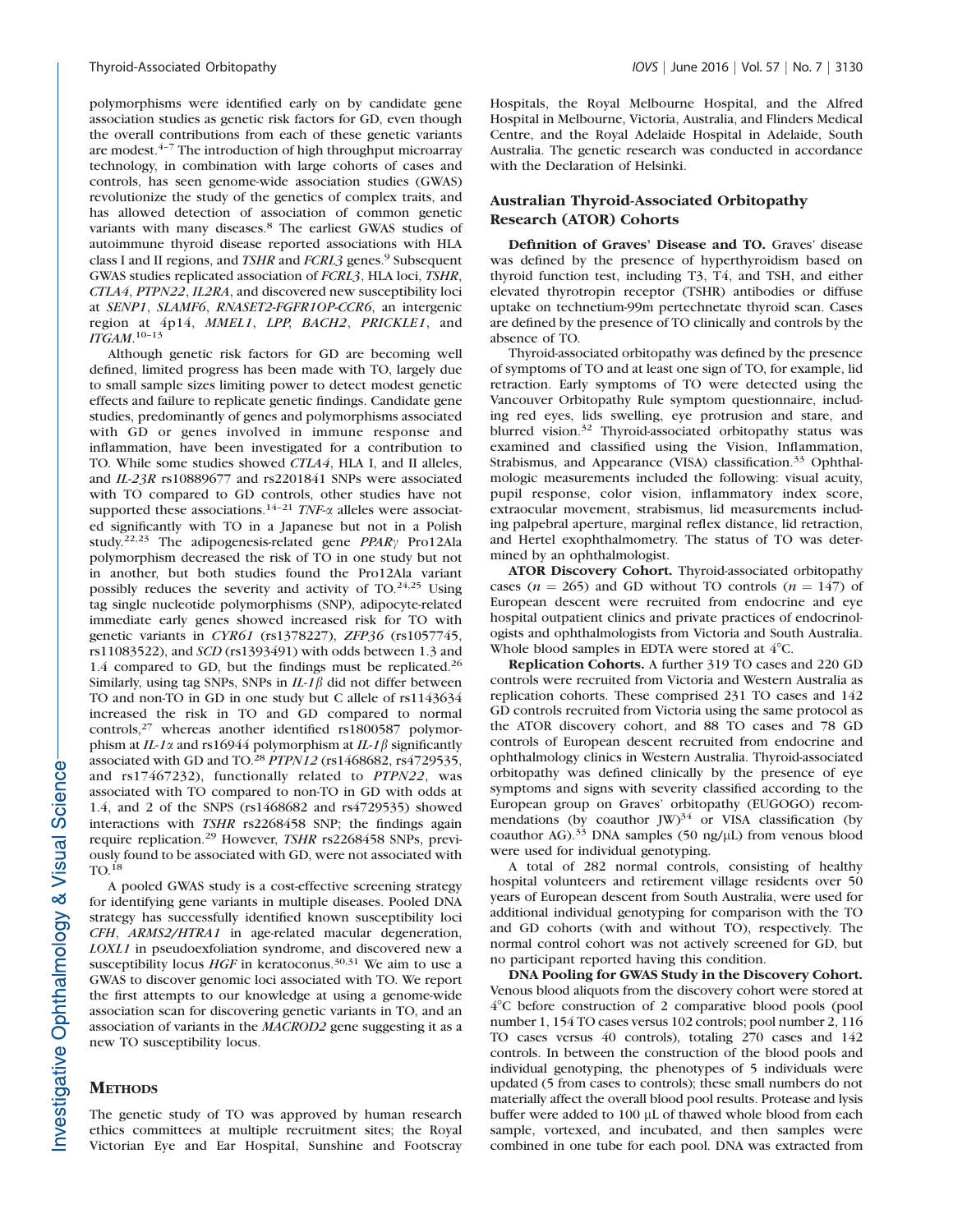the pooled blood using the QIA-amp DNA blood maxi kit (Qiagen, Valencia, CA, USA) according to the manufacturer's protocol. For the remaining discovery samples, equimolar DNA pools were generated in duplicate after stepwise dilutions of genomic DNA extracted using QIA-amp DNA blood maxi kit to 75 ng/ $\mu$ L as previously described.<sup>30,31</sup> The DNA was quantitated using Fluroskan Ascent (ThermoFisher Scientific, Waltham, MA, USA) together with double-stranded DNA quantitation assay using Picogreen reagents. (Invitrogen, Carlsbad, CA, USA). A total of 451 ng of DNA from each sample was added to the DNA pool.

#### Pooled Genotyping and Analysis

Genome-wide genotyping was conducted by hybridization to HumanOmni5-Quad (Illumina, San Diego, CA, USA) beadchip microarray containing approximately 4.3 million markers, at QIMR Berghofer Medical Research Institute, according to standard protocol for case and control pools on two independent arrays for each pool. Two case pools and two control pools were generated and assigned into two case– control pool comparisons. Each pool was replicated 2 to 4 times to reduce measurement error. For the purpose of this analysis, we retained SNPs with minor allele frequency (MAF) over 1% from the reference panel of EUR samples in the 1000 Genome Project (excluded 1.8 M SNPs). Thus, the number of SNPs was reduced to 2.5 million. The output of the raw red and green bead scores from Illumina Beadstation was used for the pooled data analysis. The data cleaning and quality control procedures in array-based pooling have been described previously.35–37 Briefly, SNPs with more than 10% negative scores on each array were excluded, as well as the SNPs with the sum of mean red and green scores lower than 1200 across each array to ensure calibration was performed on a precleaned dataset. A normalization/correction factor (corr) was calculated to make the mean value of the pooling allele frequency (PAF) 0.5 across all SNPs on each strands of the array. The PAF then was estimated based on the raw red intensities and the corrected green intensities for all the SNPs  $[PAF = red/(red + green/corr)]^{36}$  Further quality control included filtering nonautosomal SNPs and any SNPs with a significant variance difference between cases and controls.

After data cleaning, 2.2 M SNPs were left for association testing in the ATOR discovery cohort. A linear model was used to test for allelic association in the two case–control pool comparisons. A test statistic, which corrects for pooling error, was used to rank SNPs, with P values based on a  $\chi^2$  distribution with 1 degree of freedom. The application of the test statistic is based upon contrasting case and control pools, the effect of unequal amplification of alleles is minimal as such effects cancel out.35 Specifically, a final set of autosomal SNPs was determined meeting the following criteria: (1) have sufficient number of probes (i.e., over 1/2 of expected number of probes for MAF 1% to 5%, or over 1/3 of expected number of probes for SNPs >5%; and (2) have no large differences (>0.3) between PAF and reference allele frequency from EUR samples in the 1000 Genome Project. We then performed a meta-analysis weighted by inverse variance, combining results from two case–control pool comparisons. The top-ranked SNPs in the meta-analysis then were counter checked for proxies (linkage disequilibrium  $r2 > 0.5$  with the index SNPs in the EUR populations). To be considered a valid result, if proxy SNPs were available, they also should show evidence of association. A genome-wide significance threshold of  $5 \times 10^{-8}$ was set to account for multiple testing.

## Validation Genotyping and Analysis

Top-ranked SNPs with P value threshold  $\leq 1 \times 10^{-6}$  indicative of association, or corresponding proxy if failed genotyping, were selected for individual genotyping in the discovery and replication cohorts, to validate pooled genotyping results as well as to replicate the associations in independent samples. In total, 7 SNPs were genotyped on Sequenom iPLEX Gold assay using Sequenom MassARRAY Analyzer in 2 batches, the ATOR discovery cohort and Western Australia replication cohort were genotyped at the Australian Genome Research Facility (Brisbane, Australia), and the ATOR replication cohort at GeneWorks Pty Ltd. (Adelaide, Australia). The allelic association analysis was performed in PLINK,<sup>38</sup> using a  $\chi^2$  test and performed separately for the ATOR pooled discovery cohort for validation, the replication cohorts, and for combined discovery and replication cohorts. The odds ratio (OR) and P values were adjusted for age of disease onset, duration of GD, and sex using logistic analysis. Single nucleotide polymorphisms with  $P \leq 1 \times 10^{-4}$  were considered validated in validation genotyping. In the replication cohort,  $P < 0.05$  was considered associated. In the secondary analysis, we further adjusted the individual genotyping results for smoking status (smoker, ex-smoker, and never smoked) in addition to sex, age, and duration of GD for the discovery, replication, and combined cohorts, bearing in mind there are missing data points for smoking in 10.9% of the replication cohorts. Further individual genotyping for the top ranking SNPS were compared between TO and normal controls; and between GD and normal control to differentiate whether the validated SNPs were associated with TO and GD as a whole or the risk variant is specific for TO in GD. As smoking status data were not available from the healthy controls, the genotyping results for these genotyping analyses were adjusted for sex and age only.

Following individual genotyping in discovery and replication cohorts revealing rs6110809 in MACROD2 as the locus of interest, further SNPs residing in *MACROD2* with nominal  $P \leq$  $5 \times 10^{-4}$  were extracted from pooled GWAS top ranking data. They were assessed for linkage disequilibrium with rs6110809, to determine if multiple independent risk alleles were potentially present within MACROD2. Genotype data limited to a 100 kb region of MACROD2 capturing all 4 additional SNPs were downloaded from International Hapmap Project (available in the public domain at http://hapmap.ncbi.nlm.nih.gov/ cgi-perl/gbrowse/hapmap24\_B36/#search). Genotype data were analyzed in HaploView (Version 1.0, Broad Institute) for pairwise comparisons of marker SNPs with minor allele frequency  $> 0.01$ .

#### **RESULTS**

The age at disease onset, duration of GD, sex, and smoking status distributions of the three cohorts of participants are described in Table 1. Thyroid-associated orbitopathy cases were slightly older compared to GD without TO at diagnosis and the duration of GD in TO cases was longer. The proportions of males to females were similar between the groups and the proportion of smokers was greater in cases compared to controls for ATOR cohorts. The age and sex distribution of the normal controls in comparison with TO as a whole and GD as a whole are shown in Table 2.

Pooled DNA was used to identify genetic variants associated with TO. None of the top ranked SNPs reached the genomewide significance threshold of  $5 \times 10^{-8}$  (Supplementary Table S1), nevertheless multiple top ranked SNPs approached genome-wide significance with  $P \leq 10^{-6}$  and in particular with rs2867161 on chr7q11.22 ( $P = 5.94 \times 10^{-8}$ ) and rs60457622 on chr3q23 ( $P = 9.28 \times 10^{-8}$ ) almost reaching significance (Table 3).

The seven top ranked SNPs from pooled GWAS were individually genotyped in the ATOR discovery cohort.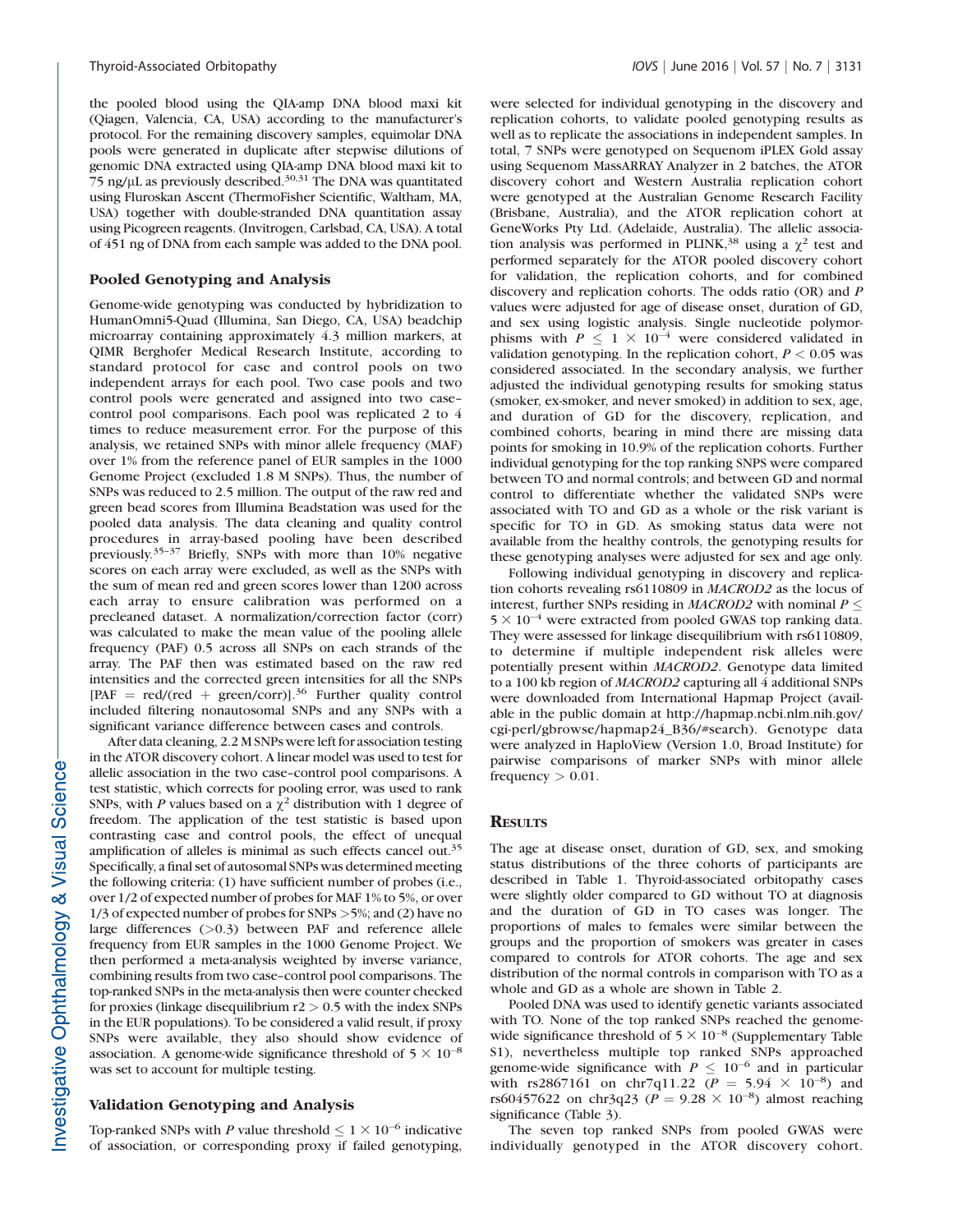|                     |                       | <b>ATOR Discovery Cohort,</b><br>$N = 412$ |         |            | <b>ATOR Replication Cohort,</b><br>$N = 373$ |         |               | WA Replication Cohort,<br>$N = 166$ |         |
|---------------------|-----------------------|--------------------------------------------|---------|------------|----------------------------------------------|---------|---------------|-------------------------------------|---------|
|                     | Case                  | Control                                    | P Value | Case       | Control                                      | P Value | Case          | Control                             | P Value |
| $\boldsymbol{N}$    | 265                   | 147                                        |         | 231        | 142                                          |         | 88            | 78                                  |         |
| Mean age, $y(SD)$   | 46.7(13.8)            | 42.7(15.2)                                 | 0.01    | 46.4(13.5) | 42.4(16.2)                                   | 0.01    | 46.5(14.0)    | 40.1(15.5)                          | 0.01    |
| GD Duration, y (SD) | 10.91 (9.66)          | 5.42(6.83)                                 | < 0.001 | 8.67(8.83) | 5.46(6.04)                                   | < 0.001 | 8.32(9.47)    | 5.56 (7.71)                         | 0.05    |
| <b>Sex</b>          |                       |                                            |         |            |                                              |         |               |                                     |         |
| Male $(\%)$         | 47(20.4)              | 24(16.3)                                   | 0.717   | 47(20.4)   | 36(25.4)                                     | 0.262   | 13(15.1)      | 13(16.7)                            | 0.79    |
| Female (%)          | 218 (79.7)            | 123(83.7)                                  |         | 184 (79.7) | 106(74.7)                                    |         | 73 (84.9)     | 65(83.3)                            |         |
| Smoking status      |                       |                                            |         |            |                                              |         |               |                                     |         |
| Smoker $(\%)$       | 66(25.2)              | 25(17.1)                                   | < 0.001 | 69(29.9)   | 25(17.6)                                     | < 0.001 | 15(21.7)      | 6(15.8)                             | 0.02    |
| Ex-smoker $(\%)$    | 110(42)               | 42(28.8)                                   |         | 79 (34.2)  | 34(23.9)                                     |         | 9(13.1)       | 14 (36.8)                           |         |
| Never smoked (%)    | 86 (32.8)             | 79 (54.1)                                  |         | 83 (35.9)  | 83 (58.5)                                    |         | 45(65.2)      | 18(47.4)                            |         |
|                     | <sup>*3</sup> missing | $*1$ missing                               |         |            |                                              |         | $*19$ missing | $*40$ missing                       |         |

TABLE 1. Clinical Characteristics of GWAS Discovery and Replication Cohorts

rs6110809 was validated with  $P < 1 \times 10^{-4}$ , the minor allele is associated with TO risk, showing higher frequency in cases compared to controls (Table 3). After further adjustment for smoking, rs6110809 was associated with TO with OR at 2.66 (95% confidence interval [CI], 1.69-4.18;  $P = 2.45 \times 10^{-5}$ ) in the discovery cohort.

All 7 SNPs also were assessed in the replication cohorts. The only SNP consistently associated with TO in replication cohorts was rs6110809, located within an intron of MACROD2 on chromosome 20p12.1 with an age, duration, sex-adjusted OR 1.42 (95% CI, 1.04-1.95;  $P = 0.03$ ); after further adjustment for smoking, the OR was 1.35 (95% CI, 0.96-1.91;  $P = 0.08$ ). Overall, for the combined discovery and replication cohorts, the MACROD2 rs6110809 was associated with TO compared to GD controls without TO (OR = 1.81; 95% CI, 1.40-2.34;  $P =$  $6.78 \times 10^{-6}$ ; Table 4). After adjusting for age, duration of GD, sex, and smoking, the minor A allele was more frequent in TO than in GD without TO with OR 1.77 (95% CI, 1.34-2.32;  $P =$  $4.35 \times 10^{-5}$ ).

Additional individual genotyping analyses were undertaken to determine if the top ranking SNPs from pooled GWAS in TO versus non-TO in GD were associated with TO or GD as a whole or the risk variant was specific to TO in GD. We found that none of the seven top ranking SNPS was associated with TO compared to normal individuals or GD compared to normal individuals (Supplementary Table S2). Hence, SNP at MAC-ROD2 locus was an association specific to risk of TO in GD.

Four additional highly ranked SNPs at the MACROD2 gene locus with  $P < 10^{-4}$  extracted from the discovery pooled GWAS data also were assessed for their linkage disequilibrium to rs6110809 in the Caucasian HapMap population. They are rs978767 (P = 1.8  $\times$  10<sup>-4</sup>), rs175805 (P = 3.05  $\times$  10<sup>-7</sup>), rs6135575 ( $P = 4.32 \times 10^{-4}$ ), and rs761684 ( $P = 3.2 \times 10^{-4}$ ). Two SNPs were highly correlated with rs6110809 (rs6135575 and rs761684) and two SNPs showed more moderate linkage disequilibrium with rs6110809 (rs978767 and rs175805; Figure). This suggests the top ranking MACROD2 SNPs may represent two separate loci within MACROD2 associated with TO, although further genotyping and analysis are required to confirm this.

# **DISCUSSION**

This GWAS discovered a positive association of SNP on chromosome 20 within the MACROD2 gene with TO with replication in an independent cohort. The genetic variant appeared specific to the risk for TO in patients with GD and not for the risk of GD itself, potentially implicating MACROD2 as a new genetic susceptibility locus for TO. Multiple genetic loci on chromosome 10, 7, 5, and 3 trended towards positive association with TO but the associations dropped out of significance in subsequent individual genotyping.

To our knowledge, this is the first study to characterize the genetic risk factors for TO using a GWAS approach, where associated loci were discovered a priori and confirmation of these findings in additional independent cohorts was performed. While none of the SNPs reached genome-wide significance, there was evidence of association of MACROD2 with TO first reported by this study. The evidence of association with MACROD2 stays true overall with adjustment for potential confounders age, duration of GD, sex, and smoking in the combined dataset, bearing in mind that the smoking data are absent in 10.9% of the replication cohorts, and 6.6% in the combined cohorts dataset, which might affect the final estimation of OR and its significance level when smoking was taken into consideration. Hence, we have presented the data in this study for confounder adjustments with and without smoking and found  $P$  values slightly

TABLE 2. Demographics of Overall Cohort With GD, TO Compared to Normal Healthy Controls

|                  |                 | TO Compared to Normal Controls |         |                      | <b>GD Compared to Normal Controls</b> |         |
|------------------|-----------------|--------------------------------|---------|----------------------|---------------------------------------|---------|
|                  | <b>TO Cases</b> | <b>Normal Controls</b>         | P Value | <b>Graves' Cases</b> | <b>Normal Controls</b>                | P Value |
| $\boldsymbol{N}$ | 584             | 282                            |         | 951                  | 282                                   |         |
| Mean age, y (SD) | 46.5(13.7)      | 75.9 (8.18)                    | < 0.001 | 44.8(14.7)           | 75.9 (8.18)                           | < 0.001 |
| <b>Sex</b>       |                 |                                |         |                      |                                       |         |
| Male $(\%)$      | 107(18.38)      | 116 (42.96)                    | < 0.001 | 180 (18.97)          | 116 (42.96)                           | < 0.001 |
| Female (%)       | 475(81.62)      | 154 (57.04)                    |         | 769 (81.03)          | 154 (57.04)                           |         |
|                  | $*2$ missing    | $*12$ missing                  |         | *2 missing           | $*12$ missing                         |         |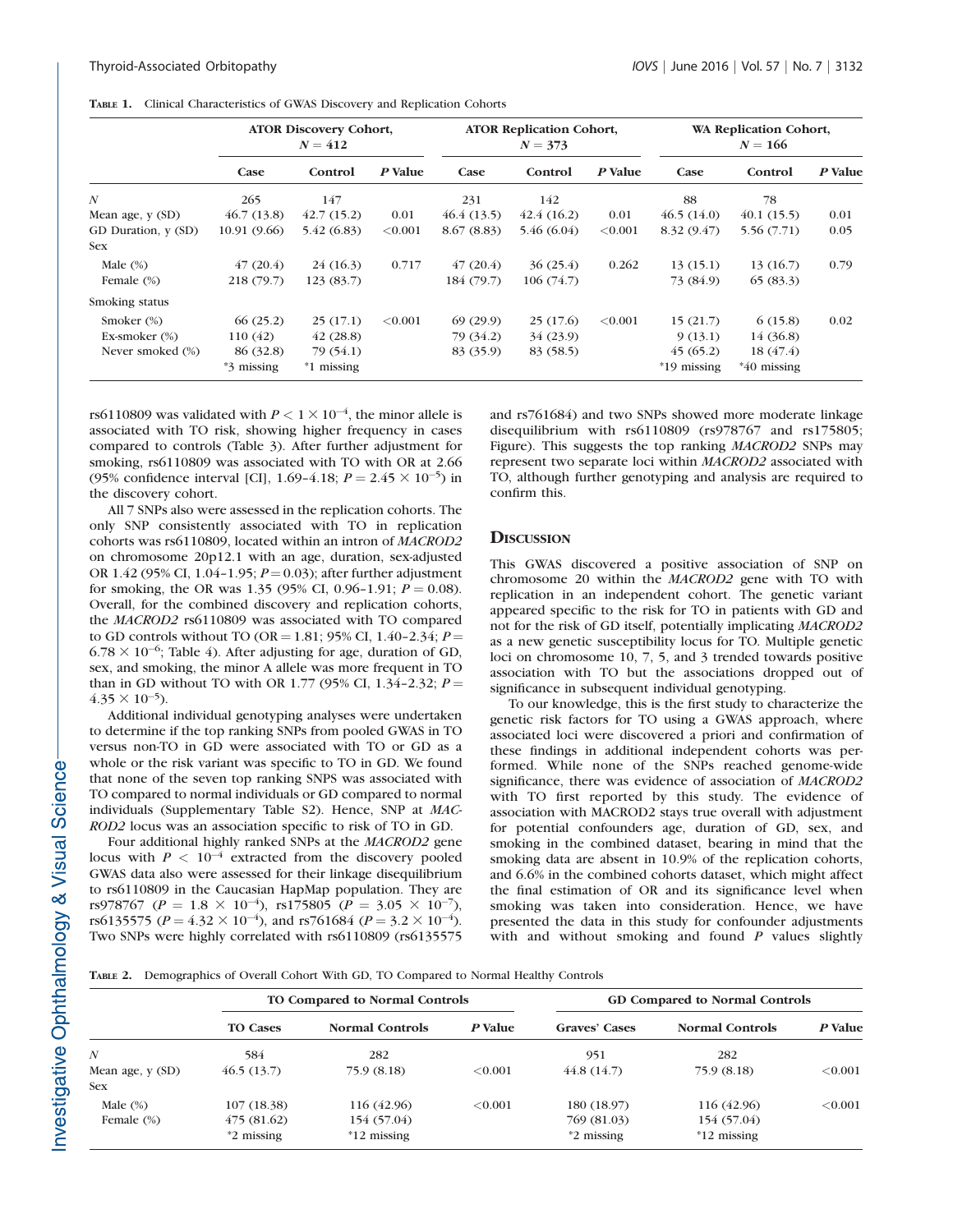| いくとくていい                              |
|--------------------------------------|
| $\frac{1}{2}$                        |
| $\frac{1}{2}$<br>NONO<br>ì<br>j<br>i |
| ここまくきょう<br>١                         |

| ì<br>l                                |
|---------------------------------------|
| $\mathfrak{c}$<br>$\frac{1}{2}$       |
| l                                     |
| $\frac{1}{2}$                         |
|                                       |
|                                       |
|                                       |
| l<br>ţ                                |
|                                       |
| I<br>$\ddot{a}$<br>l<br>ׇ֘֒<br>Į<br>ı |
| $\vdots$<br>į                         |

|                 | Location     |           | GWAS Pooled Genotyping Association,<br>Cases = $270$ , Controls = $142$ |              |                                |      |            |       | Validation Individual Genotyping Association<br>(Cases = 265, Controls = $147$ )                                                                               |                                                   |
|-----------------|--------------|-----------|-------------------------------------------------------------------------|--------------|--------------------------------|------|------------|-------|----------------------------------------------------------------------------------------------------------------------------------------------------------------|---------------------------------------------------|
| <b>SNP Name</b> | Chr          | <b>DD</b> | Genes                                                                   | $\mathbf{A}$ |                                |      | OR $A1$ FA | $F_U$ | for Sex, Age, Duration of GD<br>OR_A1 (95% CI) Adjusting                                                                                                       | Sex, Age, Duration of GD<br>P Value Adjusting for |
| rs953128        | Chr10q21.1   | 56502386  | Intronic PCDH15                                                         |              | $7.13 \times 10^{-7}$          | 2.40 | 0.133      | 0.048 | 3.35 (1.75, 6.51)                                                                                                                                              | $2.69\times10^{-4}$                               |
| rs2867161       | Chr7q11.2    | 67637342  | Intergenic STAG314, AUTS2                                               |              | $5.94 \times 10^{-8}$          | 2.50 | 0.135      | 0.052 | 2.59 (1.42, 4.72)                                                                                                                                              | $1.97 \times 10^{-3}$                             |
| rs7636326       | Chr3q26.2    | 70236594  | Intronic SLC7A14                                                        |              | 5.32 $\times$ 10 <sup>-6</sup> | 2.78 | 0.095      | 0.24  | 4.34 (1.84, 10.26)                                                                                                                                             | $8.15 \times 10^{-4}$                             |
| rs13360861      | Cn r 5q 12.3 | 55724966  | Intergenic SREK1, MAST4                                                 |              | $1.02 \times 10^{-7}$          | 2.58 | 0.087      | 0.024 | 3.28 (1.44, 7.47)                                                                                                                                              | $4.62 \times 10^{-3}$                             |
| rs60457622      | Chr3q23      | 141549404 | Intergenic GRK7, ATP183                                                 |              | $9.28 \times 10^{-8}$          | 2.85 | 0.085      | 0.028 | 3.18 (1.43, 7.09)                                                                                                                                              | $4.68 \times 10^{-3}$                             |
| rs10266576      | Chr7q11.22   | 67862566  | Intergenic STAG3L4, AUTS2                                               |              | $4.67 \times 10^{-7}$          | 3.32 | 0.061      | 0.014 | 5.23 (1.75, 15.65)                                                                                                                                             | $3.12 \times 10^{-3}$                             |
| rs6110809       | Chr20p12.1   | 15851077  | Intronic MACROD2                                                        |              | $2.13 \times 10^{-6}$          | 2.14 | 0.247      | 0.120 | 2.77 (1.77, 4.33)                                                                                                                                              | $8.17 \times 10^{-6}$                             |
|                 |              |           |                                                                         |              |                                |      |            |       | P values are uncorrected. F_A, minor allele frequency in TO; F_U, of minor allele A1 in GD without TO control; OR OR of minor allele in cases versus controls. |                                                   |

TABLE 4. Replication Individual Genotyping of Top Ranking SNPs From Discovery GWAS in Replication Cohorts and in Combined Discovery and Replication Cohorts TABLE 4. Replication Individual Genotyping of Top Ranking SNPs From Discovery GWAS in Replication Cohorts and in Combined Discovery and Replication Cohorts

|                 | Location             |           |                                                          |               |       | esults, Cases = $319$ , Controls = $220$<br>Replication Cohorts Association |                                                                |       |       | Combined GWAS and Replication Cohorts Individual<br>Genotyping Results, Cases = 584, Controls = 367 |                                                 |
|-----------------|----------------------|-----------|----------------------------------------------------------|---------------|-------|-----------------------------------------------------------------------------|----------------------------------------------------------------|-------|-------|-----------------------------------------------------------------------------------------------------|-------------------------------------------------|
| <b>SNP</b> Name | Chr                  | <b>DD</b> | Genes                                                    |               |       | Adjusted for Age/<br>A1 F_A F_U Sex/Duration GD                             | OR_A1 (95% CI) P Value Adjusted<br>Duration GD<br>for Age/Sex/ | $F_A$ | $F_U$ | Sex/Duration GD<br>Adjusted for Age/<br>OR_A1 (95% CI)                                              | P Value Adjusted<br>Duration GD<br>for Age/Sex/ |
| rs953128        |                      |           | Chr10q21.1 56502386 Intronic PCDH15                      | $0.114$ 0.094 |       | 1.29 (0.84, 1.98)                                                           | 0.24                                                           | 0.122 | 0.076 | 1.78 (1.25, 2.51)                                                                                   | $1.37 \times 10^{-3}$                           |
| rs2867161       |                      |           | Chr7q11.2 67637342 Intergenic STAG3L4, AUTS2             | 0.093         | 0.093 | 0.90(0.57, 1.42)                                                            | 0.65                                                           | 0.112 | 0.077 | 1.40 (0.99, 1.98)                                                                                   | 0.06                                            |
| rs7636326       | Chr3q26.2            |           | 170236594 Intronic SLC7A14                               | 0.069         | 0.070 | 0.99(0.60, 1.63)                                                            | 0.97                                                           | 0.081 | 0.052 | 1.59 (1.06, 2.39)                                                                                   | 0.03                                            |
|                 | rs13360861 Chr5q12.3 |           | 65724966 Intergenic SREK1, MAST4                         | 0.104         | 0.081 | 1.38 (0.87, 2.19)                                                           | 0.18                                                           | 0.096 | 0.058 | 1.77 (1.20, 2.60)                                                                                   | $3.86 \times 10^{-3}$                           |
|                 | rs60457622 Chr3q23   |           | 141549404 Intergenic GRK7, ATP183                        | 0.057         | 0.075 | 0.74(0.44, 1.25)                                                            |                                                                | 0.070 |       | 1.25 (0.83, 1.89)                                                                                   | 0.28                                            |
|                 |                      |           | rs10266576 Chr7q11.22 67862566 Intergenic STAG3L4, AUTS2 | 0.041         | 0.048 | 0.90(0.48, 1.70)                                                            | 0.75                                                           | 0.050 | 0.34  | 1.63(0.97, 2.74)                                                                                    | 0.06                                            |
|                 |                      |           | rs6110809 Chr20p12.1 15851077 Intronic MACROD2           | 0.239         | 0.186 | 1.42 (1.04, 1.95)                                                           | 0.03                                                           | 0.243 | 0.160 | .81 (1.40, 2.34)                                                                                    | $6.78 \times 10^{-6}$                           |
|                 |                      |           |                                                          |               |       |                                                                             |                                                                |       |       |                                                                                                     |                                                 |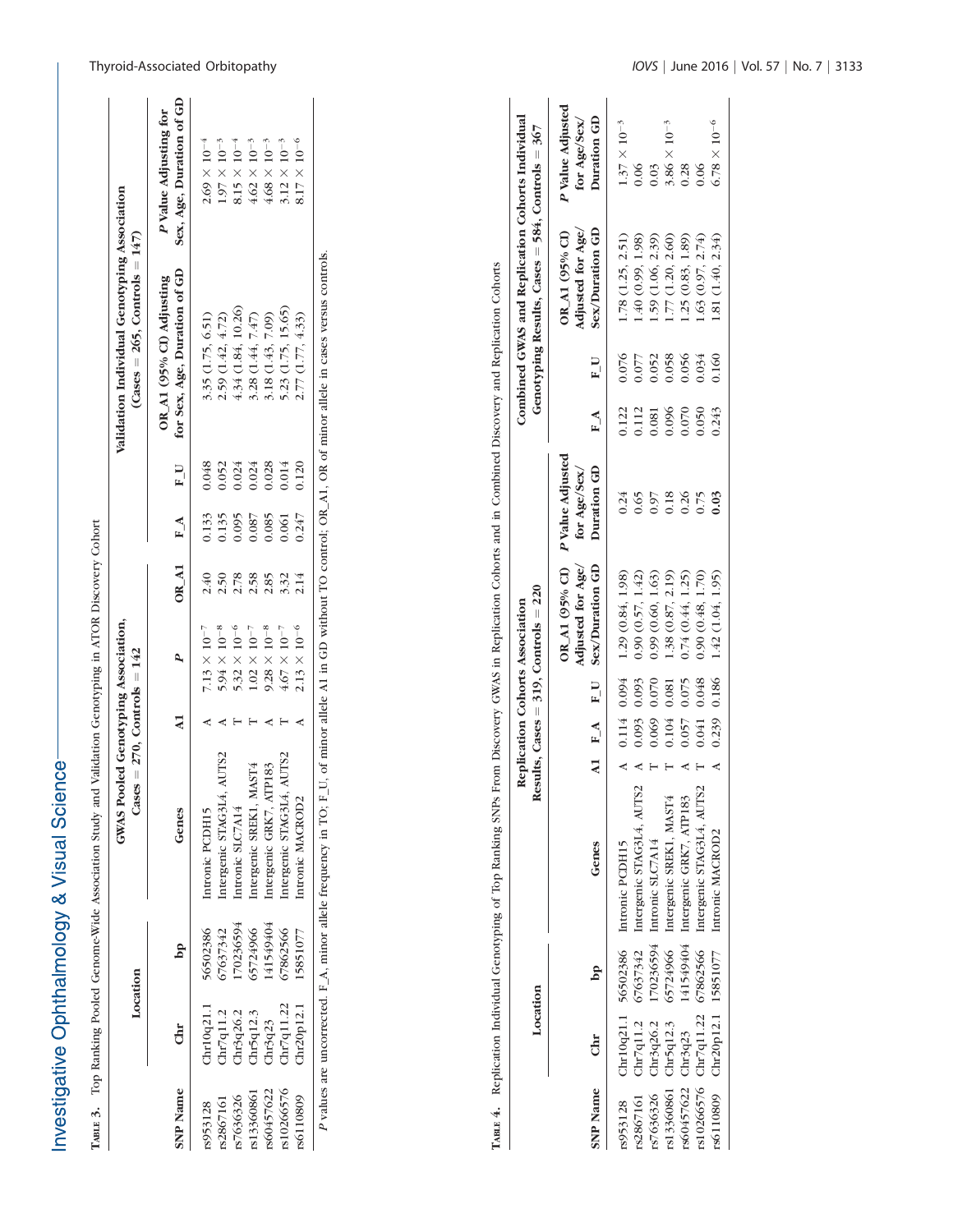

FIGURE. Haploview linkage disequilibrium plot for 5 highly ranked SNPs within MACROD2 in HapMap CEU population data.

increased after smoking adjustment. A further limitation of this study is the use of pooled DNA, which, although highly economical, reduces the ability to correct for confounders in the GWAS stage, or to assess population substructure, which may lead to false-positive findings. While we and others find limited evidence for genes with major effects affecting risk for TO,18,39 the number of cases studied in this study still is relatively small, limiting the power and certainty of the association found. Much larger samples will be required to confirm our findings and to prove genetic associations in TO. Nevertheless, the identification of genetic variants, even of modest effects, will improve our understanding of pathogenesis of TO and identify pathways for therapeutic considerations. In the context of these provisions, we will discuss the results of interest from this study that are potentially relevant to the genetic risk of TO.

The OR for rs6110809 A allele in predicting risk for TO ranges between 2.77 for the pooled discovery cohort and 1.42 in the replication cohorts, with an OR of 1.81 for the extended cohort when all cohorts were combined after adjusting for age at disease onset, duration of GD, and sex. The OR is notably smaller in the replication cohorts, which is consistent with "the winner's curse" where locus-specific size estimate bias upwards in GWAS.<sup>40</sup> Hence, if the association of rs6110809 is true, the estimated conferred risk is more realistic from the replication samples, where the estimated effect size also is more in line with unbiased estimates of ORs discovered by GWAS studies of approximately 1.1 to 1.3.<sup>41</sup>

The MACROD2 gene encodes a protein with a highly conserved macrodomain binding module in the N-terminal domain that interacts with mono-ADP-ribosylated proteins.<sup>42,43</sup> There are no existing data as to whether MACROD2 is expressed in the orbital adipocytes or myofibroblasts, and further studies are required to examine this. However,

MACROD2 is expressed strongly in the brain, and is moderately to strongly expressed in cuboidal epithelium of the lens and the inner nuclear layer of the retina.<sup>42</sup> The association of MACROD2 with eye diseases has not been previously reported to our knowledge, but genetic variants in MACROD2 have been reported to be associated with neuropsychiatric disorders. De novo deletion of exon 5 within MACROD2 was identified in Kabuki syndrome, where the index case suffered from mental retardation and had ophthalmic features including ptosis, hypermetropic astigmatism, alternating strabismus, and blue sclera.<sup>42</sup> MACROD2 allelic variants and common copy number gain has been linked to several diseases.  $41,44-46$  Recent GWAS identified SNPs within MACROD2 as a risk variant in autism spectrum disorder, $41$  and possibly a protective factor for MRI-defined brain infarcts.<sup>44</sup> A candidate gene study investigating autisticlike traits also reported an association between rs4141463 SNP in intron 5 of MACROD2.<sup>45</sup> Overexpression of MACROD2 mediates estrogen-independent growth and tamoxifen resistance in breast cancer, suggesting the expressed gene confers advantage to cellular survival.<sup>46</sup>

The MACROD2 protein binds to mono-ribosylated proteins and its catalytic domain functions as O-acetyl-ADP-ribose deacetylases and hydrolases, which reverses mono-ADP ribosylation, $43,47$  thus underlying the key role of MACROD2 as an eraser of mono-ADP-ribosylation.<sup>48</sup> The function of macrodomain molecules in general is tightly linked to ADPribosylation, which modulate functions of protein by posttranscriptional modification. The addition of ADP-ribose to proteins affects diverse cellular processes including DNA repair, chromatin remodeling, gene transcription, lipid metabolism, and apoptotic processes.48–50 To understand the role of MACROD2 in disease, we must understand the function of intracellular ADP-ribosyltransferase Cholera toxin-like (ARTD), which inserts ADP-ribose monomers to protein that MACROD2 erases. ARTD10 regulates cell signaling, represses nuclear factor- $\kappa\beta$  by mono-ribosylation of NF- $\kappa\beta$  essential modulator (NEMO), where  $NF\kappa\beta$  signaling pathway promotes inflammation, innate immune response, cellular proliferation, and cell survival.  $48,50-53$ 

Overexpression of ARTD10 promotes apoptosis in HeLa cells whereas ARTD10 knockdown increases cell survival upon DNA damage caused by DNA damaging agents.<sup>54</sup> ARTD10 is inducible by inflammatory and immunogenic stimuli, hence suggesting its role in innate immunity.48 ARTD10 also inhibits glycogen synthase kinase  $3\beta$  (GSK3 $\beta$ ), a key enzyme that modulates WNT signaling via  $\beta$ -catenin phosphorylation, which regulate apoptosis, immunity, and development of neurodegenerative diseases.<sup>43,48,55,56</sup> Hence, inhibition of  $GSK3\beta$  and NF- $\kappa\beta$  signaling by ARTD10 may explain enhanced apoptosis and MACROD2, on the other hand, counteracts the actions of ARTD10.

The role of MACROD2 in modulating DNA repair is yet unknown, but it is recruited to poly-ADP-ribose synthesized by ARTD1 in response to DNA damage.<sup>50</sup> MACROD2 removes the most proximal ADP ribose linked to the target amino acid after partial breakdown of poly-ADP-ribosylation by poly-ADPrglycohydrolase to fully reverse ARTD1 regulatory modification.<sup>57</sup> This functional link of MACROD2 to ARTD1 becomes more noteworthy in light of the findings that carriers of G allele of ARTD1 G1672A polymorphism are at risk of GD and a positive association of ARTD1 C410T polymorphism with TO confers an increased risk of TO by 1.7 times.<sup>58</sup>

MACROD2 and ARTD10 regulation of apoptosis and NF- $\kappa\beta$ signaling may be relevant to the mechanism of immunemediated orbital inflammation in TO. Gene set enrichment analysis of molecular signatures of TO revealed dysregulation of epigenetic signatures, T cell activation, Th1 differentiation,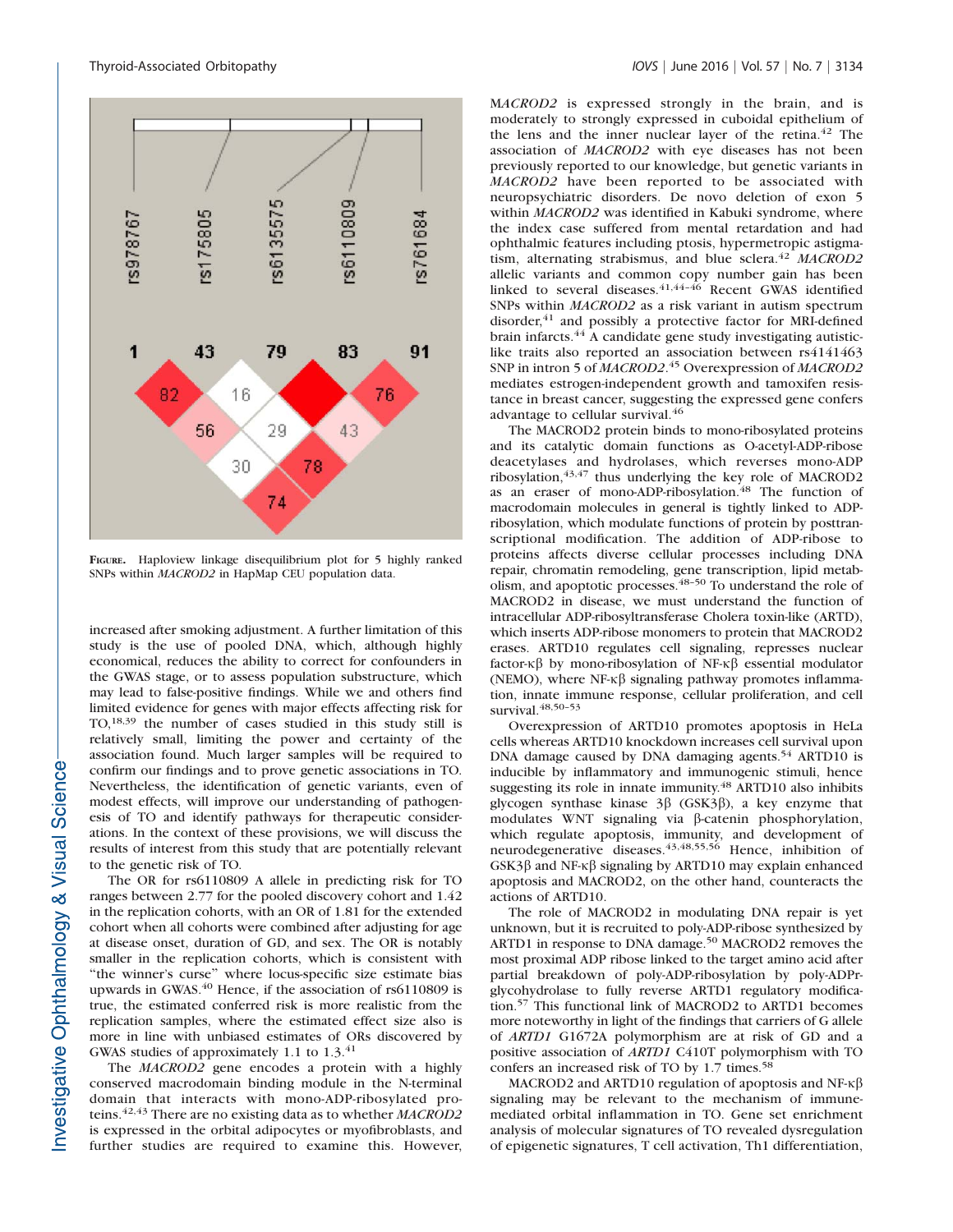defensin pathway, apoptosis among a few in active TO.<sup>59</sup> Dysregulation of WNT signaling also was evident in TO from microarray studies.<sup>60,61</sup> Orbital inflammation in TO is mediated by communication of orbital fibroblast and fibrocytes with immune cells via CD40-CD40 ligand. This is inducible by IFN- $\gamma$ , evidenced by nuclear translocation of NF- $\kappa\beta$  and increase secretion of pro-inflammatory cytokine IL-6 and IL-8 upon triggering of CD40 bearing orbital fibroblast by CD40 ligand.<sup>62,63</sup> CD40 ligand significantly increases intercellular adhesion molecule-1 (ICAM-1) protein in a dose- and time-dependent manner, where ICAM-1 has a role in initiating and sustaining inflammatory immune response.<sup>64</sup> The signaling pathways of increased ICAM-1 involve mitogen activated protein kinases and NF- $\kappa\beta$ ; CD40 ligand at 100 ng/mL induced a moderate activation of NF- $\kappa\beta$ , which increases in a timedependent manner.<sup>64</sup> In addition, polymorphisms of del/ins of  $N F\kappa \beta 1$  gene may be related to the development of TO, further supporting the role of NF- $\kappa\beta$  in TO pathogenesis.<sup>58</sup> Overexpression of MACROD2 is expected to enhance NF- $\kappa\beta$ signaling and increase cell survival, cell proliferation, inflammation and immune response, mechanisms all relevant to the pathogenesis of TO. The functional study of MACROD2 is beyond the scope of this study; this study provided grounds for further candidate gene study and future functional studies looking at expression levels of MACROD2 in orbital fibroblasts culture, and its effects on IL-6, IL-8, ICAM-1, NF- $\kappa\beta$ expression levels in vitro.

In conclusion, this exploratory GWAS study of TO suggests that in patients with GD, a common variant at the MACROD2 locus increases susceptibility to TO. This novel finding should prompt further replication studies to confirm its role in the pathogenesis of TO.

#### Acknowledgments

The authors thank Simon Forehan, Mark Stein, Shane Hamblin, Rosemary Wong, Duncan Topliss, Peter Colman, Spiros Fourlanos, Cherie Chiang, Robert Thompson, and Matthew Doogue for private patient sources; Emmanuelle Souzeau for assistance in mailout blood and data collection; and Stacey Rylander and Chamika De Silva for patients recruitment.

Supported by Ophthalmic Research Institute of Australia, National Health and Medical Research Council of Australia, Australian Research Council Fellowship (SM), National Health, and Medical Research Council of Australia Fellowship (GM), Australian Postgraduate Award (JJK).

Disclosure: J.J. Khong, None; K.P. Burdon, None; Y. Lu, None; L. Leonardos, None; K.J. Laurie, None; J.P. Walsh, None; A.D. Gajdatsy, None; P.R. Ebeling, None; A.A. McNab, None; T.G. Hardy, None; R.J. Stawell, None; G.J. Davis, None; D. Selva, None; A. Tsirbas, None; G.W. Montgomery, None; S. Macgregor, None; J.E. Craig, None

# **References**

- 1. Kendall-Taylor P, Perros P. Clinical presentation of thyroid associated orbitopathy. Thyroid. 1998;8:427–428.
- 2. Bartley GB. The epidemiologic characteristics and clinical course of ophthalmopathy associated with autoimmune thyroid disease in Olmsted County, Minnesota. Trans Am Ophthalmol Soc. 1994;92:477–588.
- 3. Kendler DL, Lippa J, Rootman J. The initial clinical characteristics of Graves' orbitopathy vary with age and sex. Arch Ophthalmol. 1993;111:197–201.
- 4. Kavvoura FK, Akamizu T, Awata T, et al. Cytotoxic Tlymphocyte associated antigen 4 gene polymorphisms and autoimmune thyroid disease: a meta-analysis. J Clin Endocrinol Metab. 2007;92:3162–3170.
- 5. Velaga MR, Wilson V, Jennings CE, et al. The codon 620 tryptophan allele of the lymphoid tyrosine phosphatase (LYP) gene is a major determinant of Graves' disease. J Clin Endocrinol Metab. 2004;89:5862–5865.
- 6. Allahabadia A, Heward JM, Nithiyananthan R, et al. MHC class II region, CTLA4 gene, and ophthalmopathy in patients with Graves' disease. Lancet. 2001;358:984–985.
- 7. Tomer Y, Concepcion E, Greenberg DA. A C/T singlenucleotide polymorphism in the region of the CD40 gene is associated with Graves' disease. Thyroid. 2002;12:1129–1135.
- 8. Pearson TA, Manolio TA. How to interpret a genome-wide association study. JAMA. 2008;299:1335–1344.
- 9. Genome-wide association study of 14,000 cases of seven common diseases and 3,000 shared controls. Nature. 2007; 447:661–678.
- 10. Simmonds MJ. GWAS in autoimmune thyroid disease: redefining our understanding of pathogenesis. Nat Rev Endocrinol. 2013;9:277–287.
- 11. Nakabayashi K, Tajima A, Yamamoto K, et al. Identification of independent risk loci for Graves' disease within the MHC in the Japanese population. J Hum Genet. 2011;56:772–778.
- 12. Chu X, Pan CM, Zhao SX, et al. A genome-wide association study identifies two new risk loci for Graves' disease. Nat Genet. 2011;43:897–901.
- 13. Cooper JD, Simmonds MJ, Walker NM, et al. Seven newly identified loci for autoimmune thyroid disease. Hum Mol Genet. 2012;21:5202–5208.
- 14. Vaidya B, Imrie H, Perros P, et al. Cytotoxic T lymphocyte antigen-4 (CTLA-4) gene polymorphism confers susceptibility to thyroid associated orbitopathy. Lancet. 1999;354:743–744.
- 15. Vaidya B, Oakes EJ, Imrie H, et al. CTLA4 gene and Graves' disease: association of Graves' disease with the CTLA4 exon 1 and intron 1 polymorphisms, but not with the promoter polymorphism. Clin Endocrinol (Oxf). 2003;58:732–735.
- 16. Daroszewski J, Pawlak E, Karabon L, et al. Soluble CTLA-4 receptor an immunological marker of Graves' disease and severity of ophthalmopathy is associated with CTLA-4 Jo31 and CT60 gene polymorphisms. Eur J Endocrinol. 2009;161: 787–793.
- 17. Han S, Zhang S, Zhang W, et al. CTLA4 polymorphisms and ophthalmopathy in Graves' disease patients: association study and meta-analysis. Hum Immunol. 2006;67:618–626.
- 18. Yin X, Latif R, Bahn R, Davies TF. Genetic profiling in Graves' disease: further evidence for lack of a distinct genetic contribution to Graves' ophthalmopathy. Thyroid. 2012;22: 730–736.
- 19. Liu YH, Chen YJ, Wu HH, Wang TY, Tsai FJ. Single nucleotide polymorphisms at the PRR3, ABCF1, and GNL1 genes in the HLA class I region are associated with Graves' ophthalmopathy in a gender-dependent manner. Ophthalmology. 2014; 121:2033–2039.
- 20. Bednarczuk T, Gopinath B, Ploski R, Wall JR. Susceptibility genes in Graves' ophthalmopathy: searching for a needle in a haystack? Clin Endocrinol (Oxf). 2007;67:3-19.
- 21. Huber AK, Jacobson EM, Jazdzewski K, Concepcion ES, Tomer Y. Interleukin (IL)-23 receptor is a major susceptibility gene for Graves' ophthalmopathy: the IL-23/T-helper 17 axis extends to thyroid autoimmunity. J Clin Endocrinol Metab. 2008;93: 1077–1081.
- 22. Bednarczuk T, Hiromatsu Y, Seki N, et al. Association of tumor necrosis factor and human leukocyte antigen DRB1 alleles with Graves' ophthalmopathy. Hum Immunol. 2004;65:632– 639.
- 23. Kamizono S, Hiromatsu Y, Seki N, et al. A polymorphism of the 5<sup>'</sup> flanking region of tumour necrosis factor alpha gene is associated with thyroid-associated ophthalmopathy in Japanese. Clin Endocrinol (Oxf). 2000;52:759–764.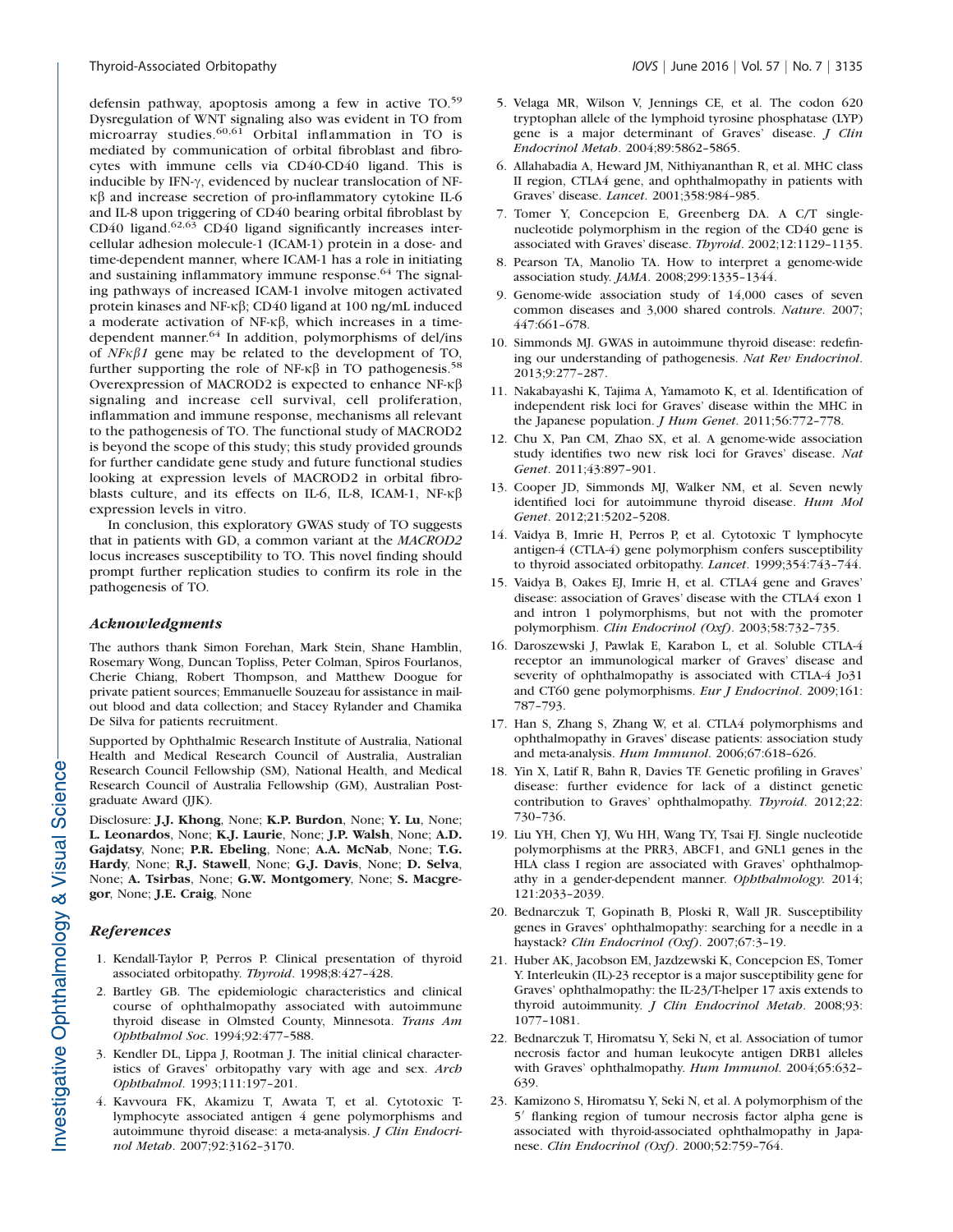- 24. Alevizaki M, Mantzou E, Cimponeriu A, Saltiki K, Philippou G, Wiersinga W. The Pro 12 Ala PPAR gamma gene polymorphism: possible modifier of the activity and severity of thyroidassociated orbitopathy (TAO). Clin Endocrinol (Oxf). 2009; 70:464–468.
- 25. Pawlak-Adamska E, Daroszewski J, Bolanowski M, et al. PPARg2 Ala(1)(2) variant protects against Graves' orbitopathy and modulates the course of the disease. Immunogenetics. 2013;65:493–500.
- 26. Planck T, Shahida B, Sjogren M, Groop L, Hallengren B, Lantz M. Association of BTG2, CYR61, ZFP36, and SCD gene polymorphisms with Graves' disease and ophthalmopathy. Thyroid. 2014;24:1156–1161.
- 27. Liu YH, Chen RH, Wu HH, et al. Association of interleukin-1beta (IL1B) polymorphisms with Graves' ophthalmopathy in Taiwan Chinese patients. Invest Ophthalmol Vis Sci. 2010;51: 6238–6246.
- 28. Liu N, Li X, Liu C, Zhao Y, Cui B, Ning G. The association of interleukin-1alpha and interleukin-1beta polymorphisms with the risk of Graves' disease in a case-control study and metaanalysis. Hum Immunol. 2010;71:397–401.
- 29. Syed AA, Simmonds MJ, Brand OJ, Franklyn JA, Gough SC, Heward JM. Preliminary evidence for interaction of PTPN12 polymorphism with TSHR genotype and association with Graves' ophthalmopathy. Clin Endocrinol (Oxf). 2007;67: 663–667.
- 30. Craig JE, Hewitt AW, McMellon AE, et al. Rapid inexpensive genome-wide association using pooled whole blood. Genome Res. 2009;19:2075–2080.
- 31. Burdon KP, Macgregor S, Bykhovskaya Y, et al. Association of polymorphisms in the hepatocyte growth factor gene promoter with keratoconus. Invest Ophthalmol Vis Sci. 2011;52: 8514–8519.
- 32. Mohaseb K, Linder M, Rootman J, et al. Development and validation of a patient symptom questionnaire to facilitate early diagnosis of thyroid-associated orbitopathy in Graves' disease. Orbit. 2008;27:419–425.
- 33. Dolman PJ, Rootman J. VISA classification for Graves' orbitopathy. Ophthal Plast Reconstr Surg. 2006;22:319–324.
- 34. Wiersinga WM, Perros P, Kahaly GJ, et al. Clinical assessment of patients with Graves' orbitopathy: the European Group on Graves' Orbitopathy recommendations to generalists, specialists and clinical researchers. Eur J Endocrinol. 2006;155:387– 389.
- 35. Macgregor S, Zhao ZZ, Henders A, Nicholas MG, Montgomery GW, Visscher PM. Highly cost-efficient genome-wide association studies using DNA pools and dense SNP arrays. Nucleic Acids Res. 2008;36:e35.
- 36. Lu Y, Dimasi DP, Hysi PG, et al. Common genetic variants near the brittle cornea syndrome locus ZNF469 influence the blinding disease risk factor central corneal thickness. PLoS Genet. 2010;6:e1000947.
- 37. Brown KM, Macgregor S, Montgomery GW, et al. Common sequence variants on 20q11.22 confer melanoma susceptibility. Nat Genet. 2008;40:838–840.
- 38. Purcell S, Neale B, Todd-Brown K, et al. PLINK: a tool set for whole-genome association and population-based linkage analyses. Am J Hum Genet. 2007;81:559–575.
- 39. Villanueva R, Inzerillo AM, Tomer Y, et al. Limited genetic susceptibility to severe Graves' ophthalmopathy: no role for CTLA-4 but evidence for an environmental etiology. Thyroid. 2000;10:791–798.
- 40. Goring HH, Terwilliger JD, Blangero J. Large upward bias in estimation of locus-specific effects from genomewide scans. Am J Hum Genet. 2001;69:1357–1369.
- 41. Anney R, Klei L, Pinto D, et al. A genome-wide scan for common alleles affecting risk for autism. Hum Mol Genet. 2010;19:4072–4082.
- 42. Maas NM, Van de Putte T, Melotte C, et al. The C20orf133 gene is disrupted in a patient with Kabuki syndrome. J Med Genet. 2007;44:562–569.
- 43. Rosenthal F, Feijs KL, Frugier E, et al. Macrodomain-containing proteins are new mono-ADP-ribosylhydrolases. Nat Struct Mol Biol. 2013;20:502–507.
- 44. Debette S, Bis JC, Fornage M, et al. Genome-wide association studies of MRI-defined brain infarcts: meta-analysis from the CHARGE Consortium. Stroke. 2010;41:210–217.
- 45. Jones RM, Cadby G, Blangero J, Abraham LJ, Whitehouse AJ, Moses EK. MACROD2 gene associated with autistic-like traits in a general population sample. Psychiatr Genet. 2014;24: 241–248.
- 46. Mohseni M, Cidado J, Croessmann S, et al. MACROD2 overexpression mediates estrogen independent growth and tamoxifen resistance in breast cancers. Proc Natl Acad Sci U S A. 2014;111:17606–17611.
- 47. Chen D, Vollmar M, Rossi MN, et al. Identification of macrodomain proteins as novel O-acetyl-ADP-ribose deacetylases. J Biol Chem. 2011;286:13261–13271.
- 48. Kaufmann M, Feijs KL, Luscher B. Function and regulation of the mono-ADP-ribosyltransferase ARTD10. Curr Top Microbiol Immunol. 2015;384:167–188.
- 49. Erener S, Mirsaidi A, Hesse M, et al. ARTD1 deletion causes increased hepatic lipid accumulation in mice fed a high-fat diet and impairs adipocyte function and differentiation. FASEB J. 2012;26:2631–2638.
- 50. Feijs KL, Forst AH, Verheugd P, Luscher B. Macrodomaincontaining proteins: regulating new intracellular functions of mono(ADP-ribosyl)ation. Nat Rev Mol Cell Biol. 2013;14:443– 451.
- 51. Burnett RM, Craven KE, Krishnamurthy P, et al. Organ-specific adaptive signaling pathway activation in metastatic breast cancer cells. Oncotarget. 2015;6:12682–12696.
- 52. Li M, Carpio DF, Zheng Y, et al. An essential role of the NFkappa B/Toll-like receptor pathway in induction of inflammatory and tissue-repair gene expression by necrotic cells. J Immunol. 2001;166:7128–7135.
- 53. Naumann M. Nuclear factor-kappa B activation and innate immune response in microbial pathogen infection. Biochem Pharmacol. 2000;60:1109–1114.
- 54. Herzog N, Hartkamp JD, Verheugd P, et al. Caspase-dependent cleavage of the mono-ADP-ribosyltransferase ARTD10 interferes with its pro-apoptotic function. FEBS J. 2013;280:1330– 1343.
- 55. Golpich M, Amini E, Hemmati F, et al. Glycogen synthase kinase-3 beta (GSK-3beta) signaling: Implications for Parkinson's disease. Pharmacol Res. 2015;97:16–26.
- 56. Beurel E, Grieco SF, Jope RS. Glycogen synthase kinase-3 (GSK3): regulation, actions, and diseases. Pharmacol Ther. 2015;148:114–131.
- 57. Jankevicius G, Hassler M, Golia B, et al. A family of macrodomain proteins reverses cellular mono-ADP-ribosylation. Nat Struct Mol Biol. 2013;20:508–514.
- 58. Niyazoglu M, Baykara O, Koc A, et al. Association of PARP-1, NF-kappaB, NF-kappaBIA and IL-6, IL-1beta and TNF-alpha with Graves disease and Graves ophthalmopathy. Gene. 2014; 547:226–232.
- 59. Khong JJ, Wang LY, Smyth GK, et al. Differential gene expression profiling of orbital adipose tissue in thyroidassociated orbitopathy. Invest Ophthalmol Vis Sci. 2015;56: 6438–6447.
- 60. Ezra DG, Krell J, Rose GE, Bailly M, Stebbing J, Castellano L. Transcriptome-level microarray expression profiling implicates IGF-1 and Wnt signalling dysregulation in the pathogenesis of thyroid-associated orbitopathy. J Clin Pathol. 2012;65: 608–613.